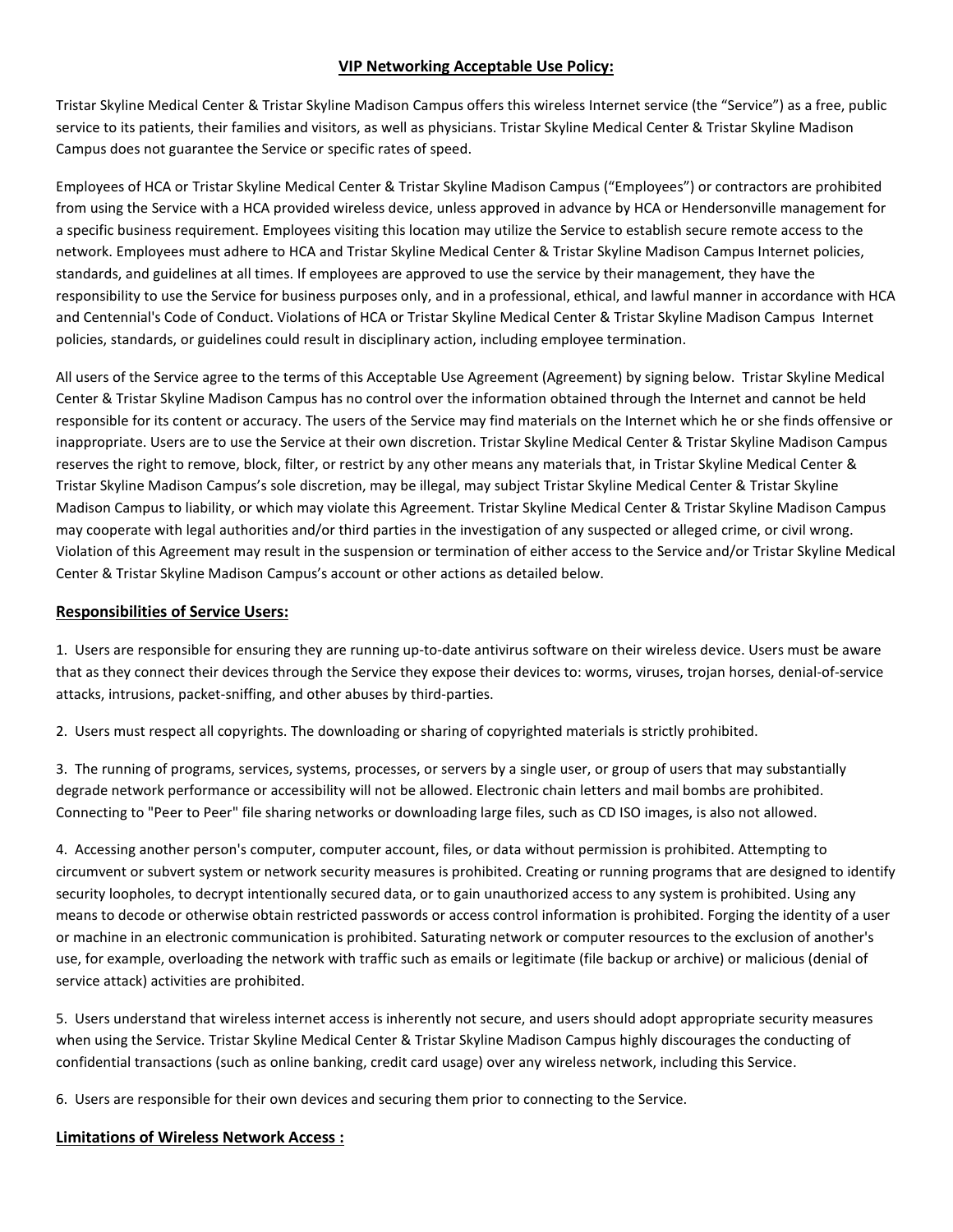1. Tristar Skyline Medical Center & Tristar Skyline Madison Campus is in not liable for any damage, undesired resource usage, or detrimental effects that may occur to the user's device and software while the user has his/her device attached to the Service.

2. The user is responsible for any actions taken from his/her device, whether intentional or unintentional, that causes damages or otherwise affects other devices or users of the Service.

3. The user hereby releases HCA and Tristar Skyline Medical Center & Tristar Skyline Madison Campus from liability for any loss, damage, security infringement, or injury which the user may sustain as a result of being allowed access to the Service. The user agrees to be solely responsible for any such loss, infringement, damage, or injury.

## **Terms of Service:**

By using the Service, the user agrees to comply with and to be legally bound by the terms of this Agreement. If Tristar Skyline Medical Center & Tristar Skyline Madison Campus 's system or services is unacceptable or becomes unacceptable to the user, the user's only right shall be to terminate his/her use of the Service.

## **Lawful Use:**

The Service may only be used for lawful purposes and in a manner which Tristar Skyline Medical Center & Tristar Skyline Madison Campus believes to be consistent with the rights of other users. The Service shall not be used in a manner which would violate any law or infringe any copyright, trademark, trade secret, right of publicity, privacy right, or any other right of any person or entity. The Service shall not be used for the purpose of accessing, transmitting, or storing of material which is pornographic, obscene, libelous or defamatory. Illegal acts may subject violators to prosecution by local, state, or federal authorities.

The User specifically agrees to the following conditions:

- The user will use the Service only as permitted by applicable local, state, and federal laws.
- The user will respect the conventions of the Service and refrain from any actions construed to be negligent or malicious.
- The user will not knowingly send email containing viruses or other malicious or damaging software. The user will run appropriate anti-virus software to remove such damaging software from his/her computer.
- The user will not access web sites which contain material that is grossly offensive to Tristar Skyline Medical Center & Tristar Skyline Madison Campus's community, including clear expressions of bigotry, racism, or hatred.
- The user will not access web sites that exploit the images of children under 18 years of age.
- The user will not access web sites which contain material that defames, abuses, or threatens others.

#### **Changes to Service:**

The Service is expected to change from time to time. Tristar Skyline Medical Center & Tristar Skyline Madison Campus reserves the right to change any service offered or the features of any service offered or its system without notice.